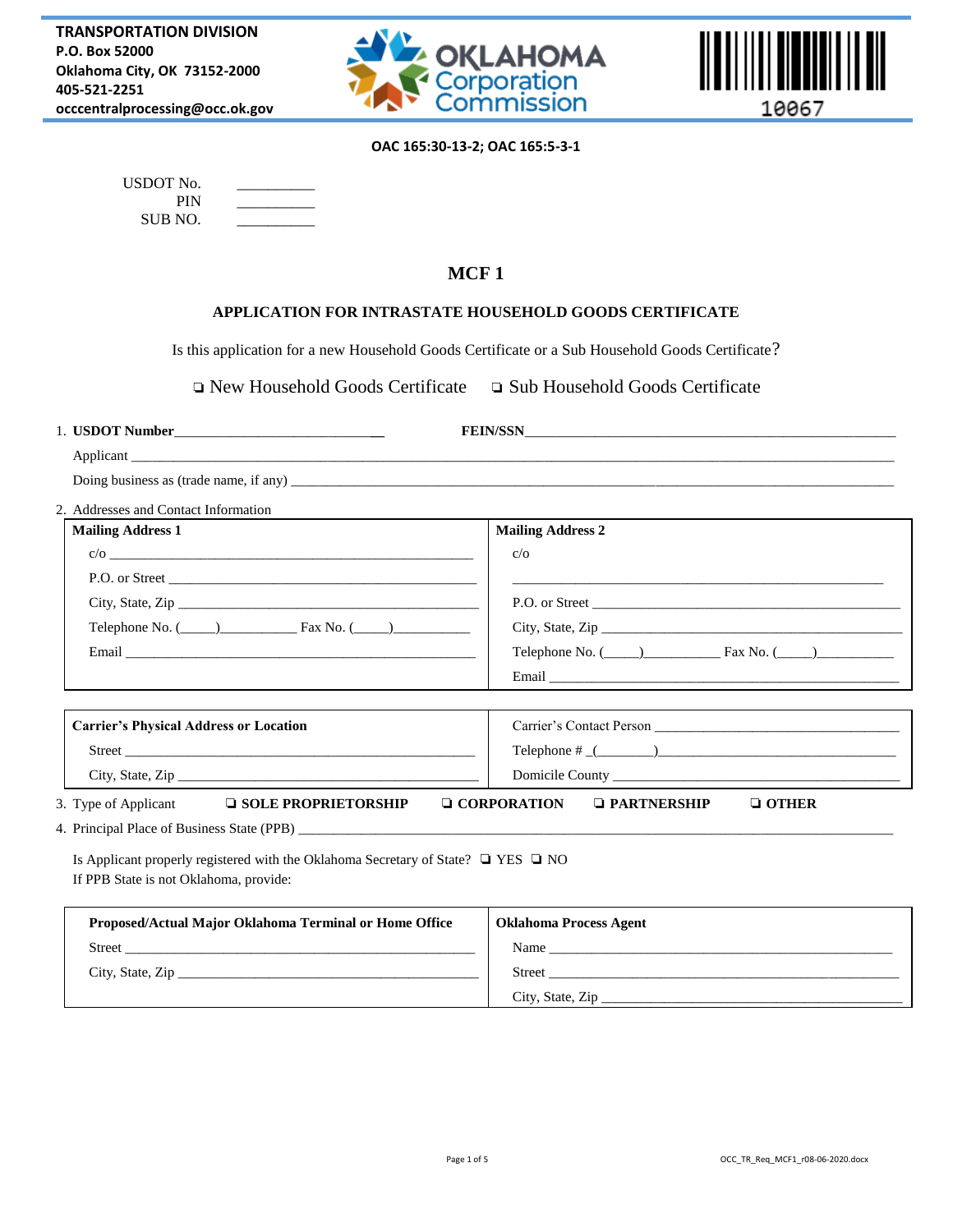5. Does the applicant conduct interstate operations (across state lines)? ❏YES ❏NO Is the applicant registered in the UCR program? ❏YES ❏NO

6. Does the applicant intend to operate vehicles with a GVWR, GCWR, loaded weight or registered weight over 26,000 pounds? ❏YES or ❏NO

7. Quantity of Identification Devices. Stamps \_\_\_\_\_\_\_\_\_\_\_\_\_\_\_\_\_\_\_\_\_\_ 8. Rule Book Serial No. \_\_\_\_\_\_\_\_\_\_\_\_\_\_\_\_\_\_\_\_\_\_\_\_\_\_\_\_

The Applicant hereby declares that it has knowledge of and understands the rules of the Oklahoma Corporation Commission governing transportation by motor carriers and private carriers; that said rules and regulations will be observed and complied with fully in the exercise of any and all rights acquired through the permission to operate as hereby applied for; and that under penalty of perjury, all statements and representations appearing in the foregoing application and all addendums are based upon my knowledge of the matters referred to and are true and correct.

Applicant's Signature

Applicant's Title \_\_\_\_\_\_\_\_\_\_\_\_\_\_\_\_\_\_\_\_\_\_\_\_\_\_\_\_\_\_\_\_\_\_\_\_\_\_\_\_\_\_\_\_\_\_\_\_\_\_\_\_\_\_\_\_\_\_\_\_\_\_\_\_\_\_\_\_\_\_\_\_\_\_\_\_\_\_\_\_\_\_\_\_\_\_\_\_\_\_\_\_\_\_\_\_\_\_\_\_\_\_\_\_\_

Attorney's Signature (if any)\_\_\_\_\_\_\_\_\_\_\_\_\_\_\_\_\_\_\_\_\_\_\_\_\_\_\_\_\_\_\_\_\_\_\_\_\_\_\_\_\_\_\_\_\_\_\_\_\_\_\_\_\_\_\_\_\_\_\_\_\_\_\_\_\_\_\_\_\_\_\_\_\_\_\_\_\_\_\_\_\_\_\_\_\_\_\_\_\_\_\_\_\_\_\_\_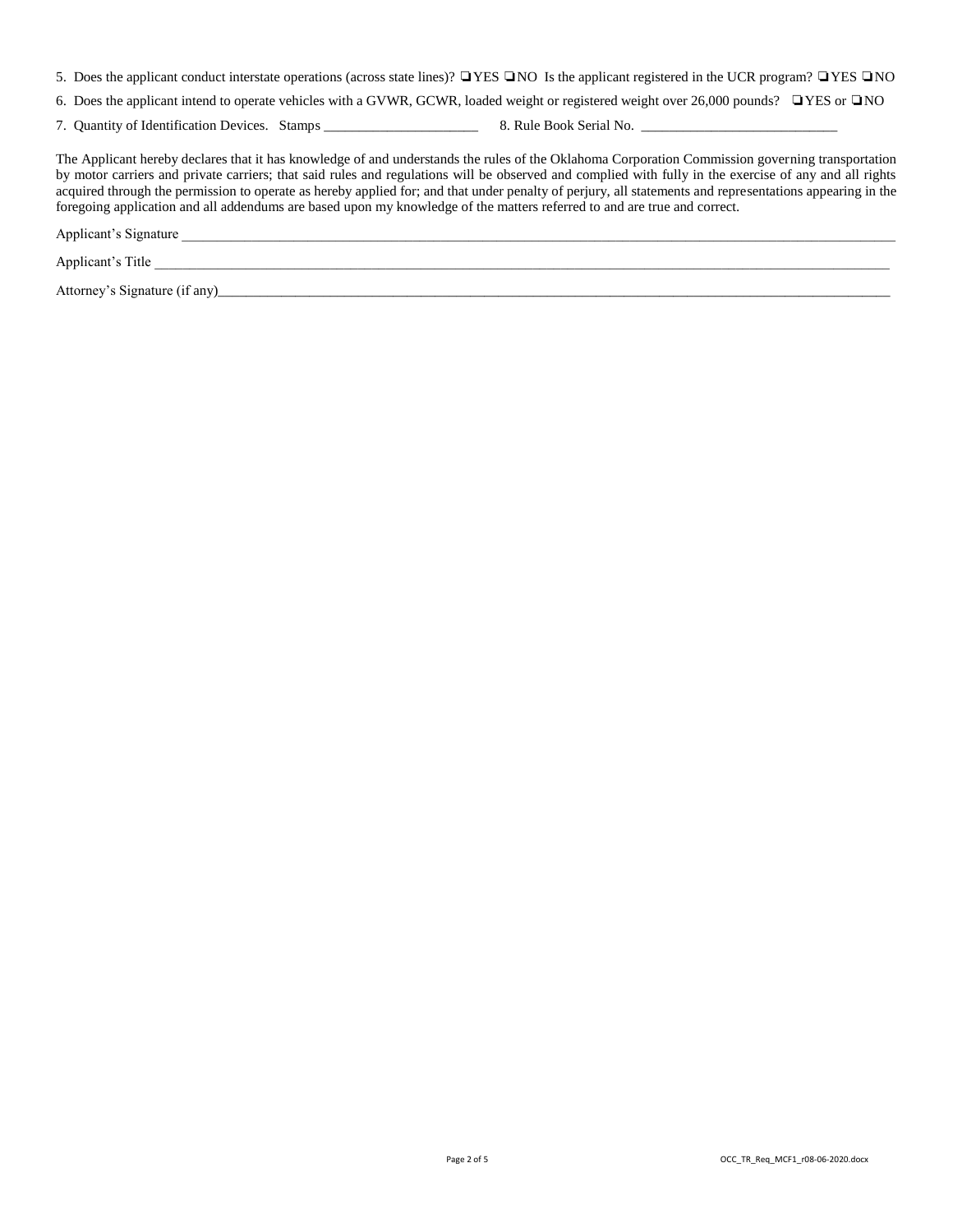#### **INSTRUCTIONS**

#### **FAX NO. (405) 521-2916 INTERNET ADDRESS [http://www.occeweb.com](http://www.occeweb.com/)**

Please keep a copy of this completed application in your office. In the event we have any questions about your application and contact you, it will be helpful as a reference tool. Please make your check or money order payable to the Oklahoma Corporation Commission. All fees may be remitted in one check / money order. Please print or type application. The application must be signed.

#### **APPLICATION MUST BE FILED WITH ALL ATTACHMENTS.**

- Original application must be submitted with a **\$350 filing fee** plus additional fees as shown below. Please print or type application.
- If filing as a sub application all attachments must be completed and be submitted with a **\$300.00 sub filing fee.** A sub application would be submitted if the Motor Carrier already holds an active Intrastate For-Hire Motor Carrier License.
- 1. *Applicant* must be a legal entity (individual, corporation, partnership, etc.). A DBA (doing business as) may be indicated, but application cannot be filed in a trade name only. If a partnership, the Applicant must reflect the names of each of the partners. The Applicant's USDOT number must be listed on this application. To obtain a USDOT an Applicant must apply for an intrastate USDOT number at https://www.fmcsa.dot.gov. The Applicant's FEIN or individual's SSN must be listed.
- 2. *Mailing Address 1* is the location to which all correspondence is to be mailed. Permit service, attorney's office, carrier's address, or other location may be listed. If the address listed in *Mailing Address 1* is NOT the carrier's address, the carrier's address MUST be listed in the Mailing Address 2 column. *Carrier's Physical Address or Location* is the carrier's actual physical location. If you have an out-of-state address, do not provide *Domicile County*.
- 3. For *Type of Applicant*, choose your organization type.
- 4. If your organization is other than a Sole Proprietorship and your principal place of business is Oklahoma, you must be properly filed with the Oklahoma Secretary of State's office (405) 521-3911 and a copy of the certificate of incorporation or similar paper must be submitted with this application. If your organization is other than a Sole Proprietorship and your principal place of business is other than Oklahoma, you must provide the address of your proposed or actual major Oklahoma terminal or home office along with either name and address of your Oklahoma Process Agent or a copy of your BOC-3 Process Agent Listing.
- 5. If you operate a commercial motor vehicle transporting interstate (across state lines) shipments, you are subject to the Unified Carrier Registration Program. A "commercial motor vehicle" is defined as a self-propelled vehicle used on the highway in interstate commerce principally to transport passengers or cargo, if the vehicle: (a) has a gross vehicle weight rating or gross vehicle weight of 10,001pounds or more; (b) is designed to transport 10 or more passengers (including the driver); or (c) is used in transporting material found by the Secretary of Transportation to be hazardous under 49 U.S.C. Section 5103 and transported in a quantity requiring placarding under regulations prescribed by the U.S. Secretary of Transportation.
- 6. If you intend to operate vehicles with a gross vehicle weight rating (GVWR) as specified by the manufacturer, gross combination weight rating (GCWR), loaded weight or registered weight thereof over 26,000 pounds, you will be subject to federal safety regulations, even if your vehicles are solely intrastate.
- 7. Please list the number of identification devices (stamps) you wish to request. One device is required for each vehicle. Please remit **\$7.00** for each identification device. Additional identification devices may be ordered throughout the year using application TDF 16 or a written letter.
- 8. If you have the rule book in your possession, you must list its serial number. Every intrastate motor carrier must possess a current OCC Chapter 30 rule book. Rule books are available at a cost of **\$10** per rule book or you may download the document from our website. If you purchase a rule book, notices of rule changes will be provided to you.
- 9. Acceptable signatures on this application are as follows: (1) Sole proprietorship sole proprietor; (2) Partnership one of the partners; (3) Corporation - one of the officers or directors; (4) Limited liability company - the manager. An attorney or agent may sign in lieu of the applicant, but a copy of the power of attorney must be attached to the application.

**Liability Insurance** - The public liability insurance requirement is \$750,000 CSL and the Cargo Insurance requirement is \$5,000 per vehicle. An insurance filing (typically a **Form E** or Form G) must be filed with this office as proof of liability insurance also a (**Form H** or Form J) must be filed with this office as proof or Cargo insurance. The name and address must match the information shown on the front of this application. You may need to contact your insurance agent to inform the insurance company to provide the insurance filing to this office. (Agents do not typically provide the required filing.)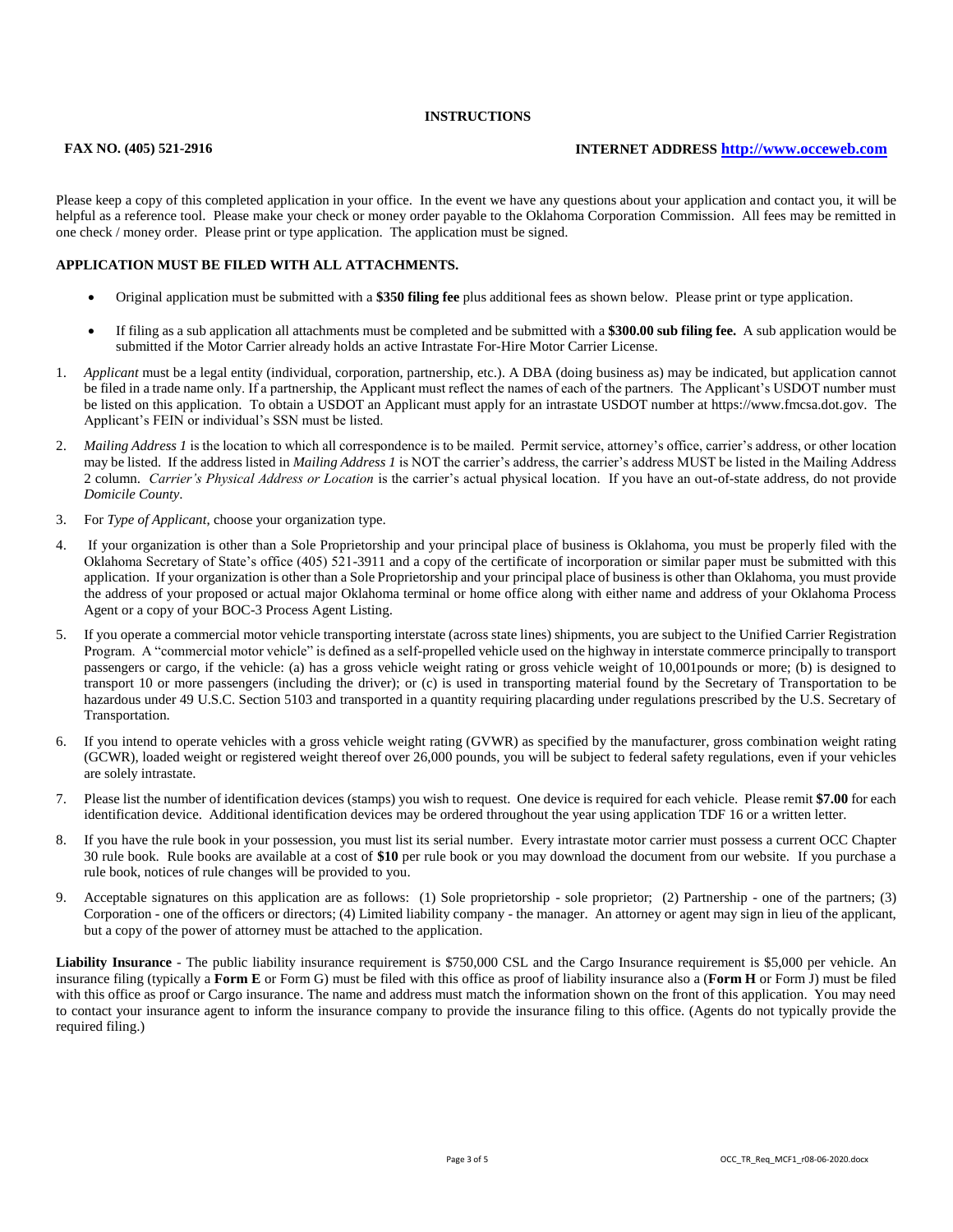# **MCF 1 ATTACHMENT "A"**

#### **PART 1 LEGAL ENTITY INFORMATION** (other than an individual/sole proprietorship)

| $\Box$ Corporation $\Box$ Partnership $\Box$ Other (please list) |                        |
|------------------------------------------------------------------|------------------------|
| Date of Incorporation                                            | State of Incorporation |

#### **Attach copy of document/cover page filed with the Secretary of State or Partnership agreement.**

| <b>Name of Officer/Partner</b> | <b>Title of Officer/Partner</b> | <b>Address of Officer/Partner</b> |
|--------------------------------|---------------------------------|-----------------------------------|
|                                |                                 |                                   |
|                                |                                 |                                   |
|                                |                                 |                                   |
|                                |                                 |                                   |

#### **PART 2 SAFETY SUMMARY REPORT**

- 1. Does applicant intend to operate vehicles with a GVWR or GCWR over 26,000 pounds? ❏YES or ❏NO
- 2. Are your company's CDL drivers employees and/or owner/operators? ❏Employees ❏Owner/Operators ❏Do not have CDL drivers

#### **If you answered "NO" to both Questions 1 and 2 of this attachment, skip to Part 4.**

| 3. Provide applicant's USDOT safety rating:   |  |                                                           |  |
|-----------------------------------------------|--|-----------------------------------------------------------|--|
| $\Box$ No safety rating $\Box$ Unsatisfactory |  | $\Box$ Conditional $\Box$ Satisfactory $\Box$ Do not know |  |

4. Safety certification (applicant initials in area provided to certify compliance)

| The applicant certifies the federal motor carrier safety regulations, as adopted by the State of<br>Oklahoma, will be observed and complied with fully in the exercise of any and all rights | Initials |
|----------------------------------------------------------------------------------------------------------------------------------------------------------------------------------------------|----------|
| acquired through the permission to operate as hereby applied for.                                                                                                                            |          |

#### **PART 3 SIZE AND WEIGHT SUMMARY REPORT** (applicant initials in area provided to certify compliance)

| The applicant certifies the size and weight law as set forth by the State of Oklahoma, will be<br>observed and complied with fully in the exercise of any and all rights acquired through the |  | Initials |  |
|-----------------------------------------------------------------------------------------------------------------------------------------------------------------------------------------------|--|----------|--|
| permission to operate as hereby applied for.                                                                                                                                                  |  |          |  |

#### **PART 4 EQUIPMENT LISTING / TERMINAL & DOCK FACILITIES**

List the following information for all vehicles (power units) and equipment (trailers) to be operated under the license. Attach additional pages if necessary. A computer printout listing the power units/equipment/trailers information required may be submitted.